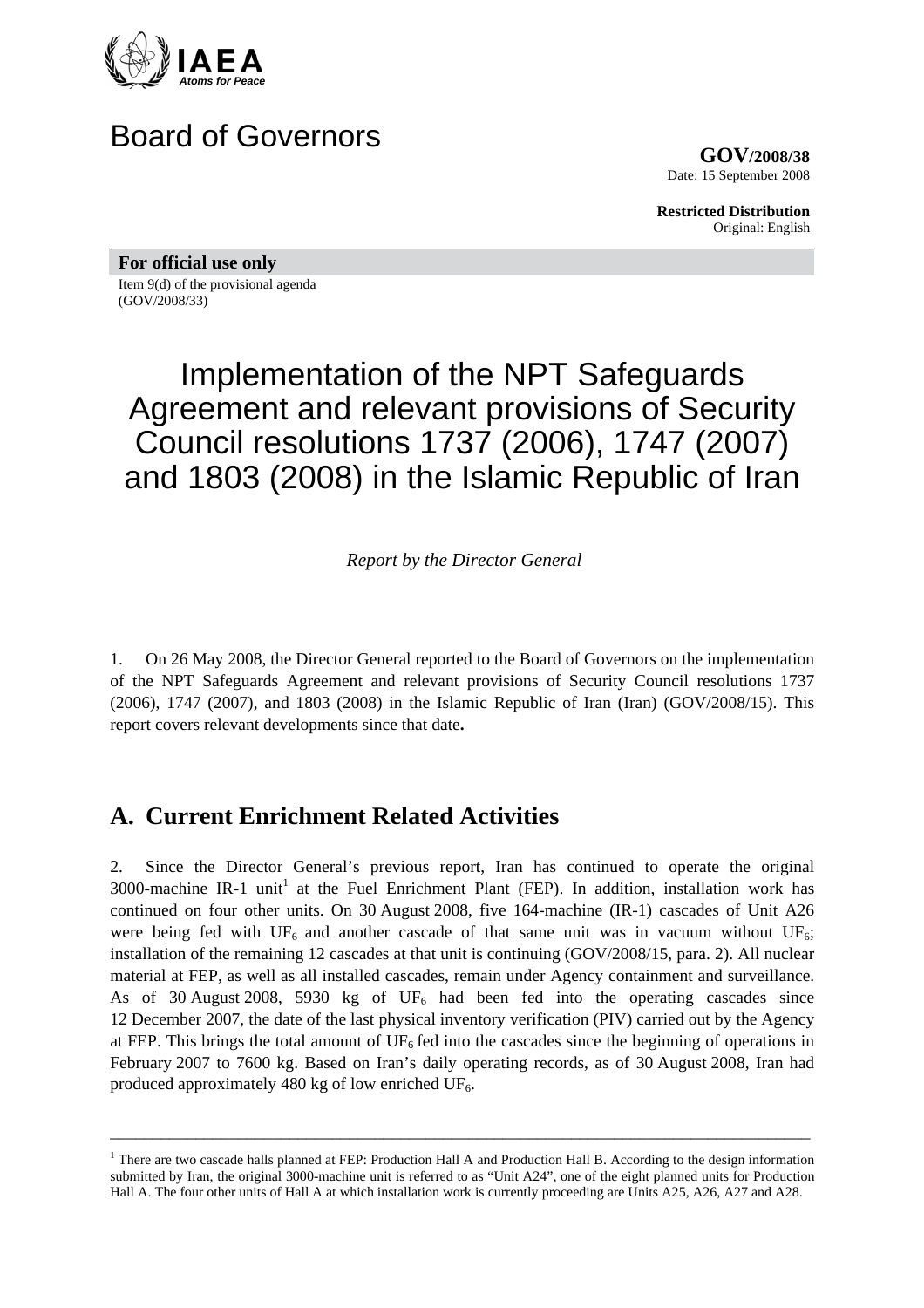3. At the Pilot Fuel Enrichment Plant (PFEP), between 16 May and 25 August 2008, Iran fed a total of approximately 30 kg of  $UF_6$  into the 10-machine IR-2 cascade and the single IR-1, IR-2 and IR-3 centrifuges. Another 139 centrifuges in a 162-machine IR-1 cascade are in vacuum, but are not being fed with  $UF_6$ . All nuclear material at PFEP, as well as the cascade area, remains under Agency containment and surveillance.

4. The results of the environmental samples taken at FEP and PFEP to date<sup>2</sup>, and the operating records for FEP<sup>3</sup> since the Director General's last report, indicate that the plants have been operating as declared (i.e. less than 5.0% U-235 enrichment). Since March 2007, seventeen unannounced inspections have been conducted at FEP.

#### **B. Reprocessing Activities**

5. The Agency has continued to monitor the use and construction of hot cells at the Tehran Research Reactor (TRR), the Molybdenum, Iodine and Xenon Radioisotope Production (MIX) Facility and the Iran Nuclear Research Reactor (IR-40) through inspections and design information verification (DIV). There have been no indications of ongoing reprocessing related activities at those facilities. While Iran has stated that there have been no reprocessing related research and development (R&D) activities in Iran, the Agency can confirm this only with respect to these three facilities as the measures of the Additional Protocol are not available.

6. On 14 August 2008, Iran provided updated Design Information Questionnaires (DIQ) for the MIX Facility and the Jabr Ibn Hayan Multipurpose Laboratories (JHL), both located at the Tehran Nuclear Research Centre. The updated DIQ for the MIX Facility provided information on Iran's plans to fabricate low enriched uranium targets at JHL for the production of molybdenum for medical purposes through irradiation of the targets at TRR and their separation at the MIX Facility.

#### **C. Heavy Water Reactor Related Projects**

7. On 13 August 2008, the Agency conducted a PIV at the Fuel Manufacturing Plant (FMP), the results of which are still pending. No major changes in the construction status of FMP have been noted since the Agency's previous visit in May 2008 (GOV/2008/15, para. 8).

8. On 27 August 2008, the Agency carried out a DIV at the IR-40 and noted that construction of the facility was ongoing. Using satellite imagery, the Agency has continued to monitor the status of the Heavy Water Production Plant, which appears to be in operational condition.

 $2$  Results are available for samples taken up to 5 April 2008 for FEP and up to 20 April 2008 for PFEP. These results have shown particles of low enriched uranium (with up to 4.0% U-235), natural uranium and depleted uranium (down to 0.4% U-235 enrichment).

<sup>&</sup>lt;sup>3</sup> Which show enrichment levels at FEP of up to 4.9% U-235.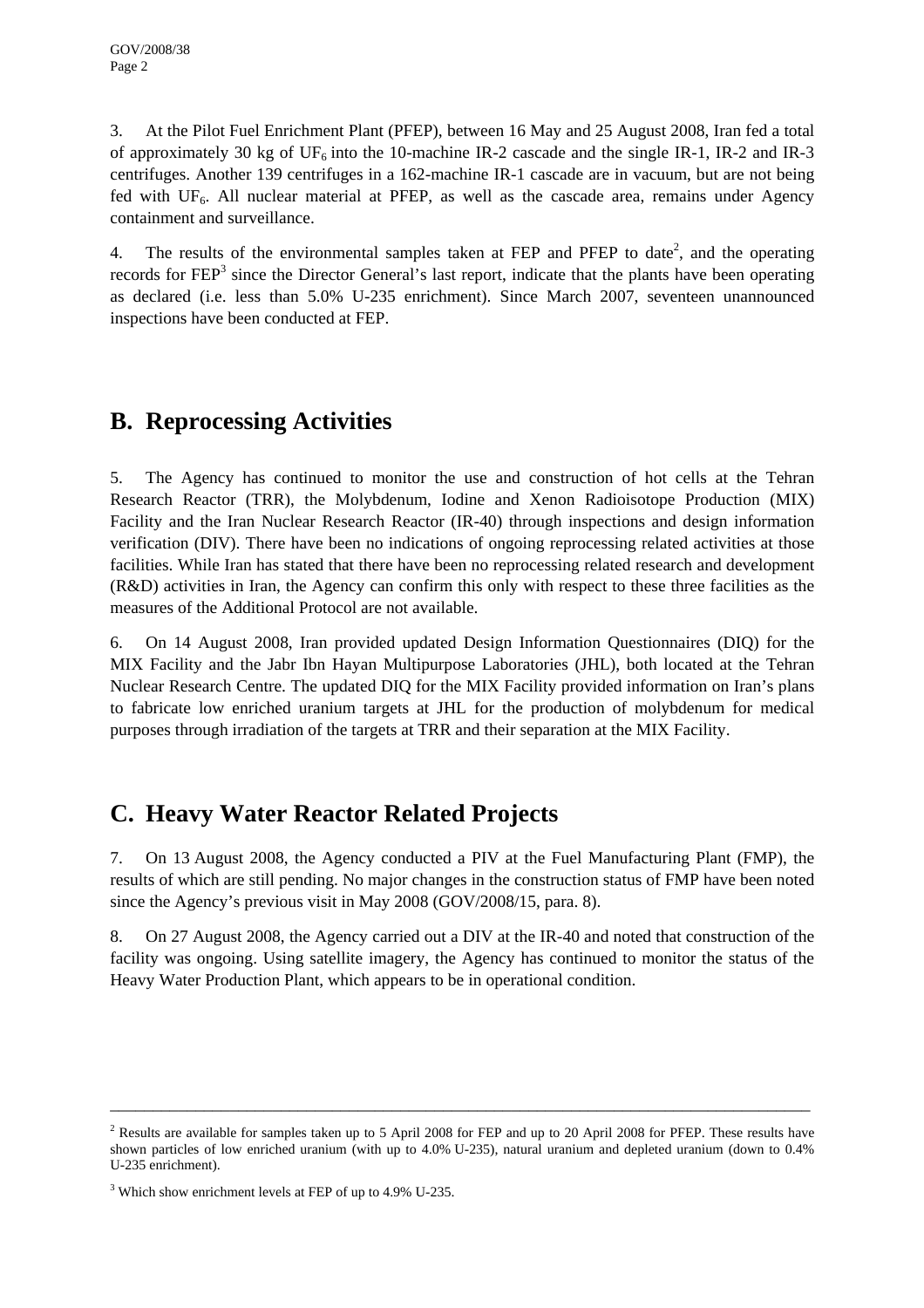## **D. Other Implementation Issues**

#### **D.1. Uranium Conversion**

9. As of 3 August 2008, approximately 28 tonnes of uranium in the form of  $UF_6$  had been produced at the Uranium Conversion Facility (UCF) since 8 March 2008, the date of the last PIV carried out by the Agency at UCF. This brings the total amount of uranium in the form of  $UF_6$  produced at UCF since March 2004 to 342 tonnes, all of which remains under Agency containment and surveillance. In the revised DIQ for JHL, referred to above in paragraph 6, Iran also indicated that conversion related R&D activities would be carried out at JHL (cf. GOV/2008/15, para. 9).

#### **D.2. Design Information**

10. As previously reported to the Board of Governors (GOV/2007/22, paras 12–14), on 30 March 2007, the Agency requested Iran to reconsider its decision to suspend the implementation of the modified text of its Subsidiary Arrangements General Part, Code 3.1. There has been no progress on this issue.

11. The Agency requested in December 2007, but has not yet received, preliminary design information for the nuclear power plant that is to be built in Darkhovin.

#### **D.3. Other Matters**

12. On 2 April 2008, the Agency requested Iran to provide, as a transparency measure, access to additional locations related, inter alia, to the manufacturing of centrifuges, R&D on uranium enrichment, and uranium mining and milling (GOV/2008/15, para. 13). Iran has not yet agreed to the Agency's request.

13. On 3 September 2008, the Agency conducted an inspection at the Bushehr Nuclear Power Plant. All of the fuel assemblies imported from the Russian Federation for use at the plant have remained under Agency seal.

## **E. Possible Military Dimensions**

14. There remain a number of outstanding issues, identified in the Director General's last report to the Board (GOV/2008/15, para. 14), which give rise to concerns about possible military dimensions to Iran's nuclear programme. As indicated in the Director General's report, for the Agency to be able to address these concerns and provide assurances regarding the absence of undeclared nuclear material and activities in Iran, it is essential that Iran, inter alia, provide the information and access necessary to: resolve questions related to the alleged studies; provide more information on the circumstances of the acquisition of the uranium metal document; clarify procurement and R&D activities of military related institutes and companies that could be nuclear related; and clarify the production of nuclear equipment and components by companies belonging to defence industries.

15. As also indicated in GOV/2008/15 (paras 16–25), in a series of meetings in April and May 2008, the Agency held discussions with Iran on these matters, and sought additional clarifications relevant to the nature of Iran's nuclear programme. Iran provided written replies on 14 and 23 May 2008, the former of which included a 117-page presentation responding to the allegations concerning the green salt project, high explosives testing and the missile re-entry vehicle project. While Iran confirmed the veracity of some of the information referred to in the Annex to GOV/2008/15, Iran reiterated its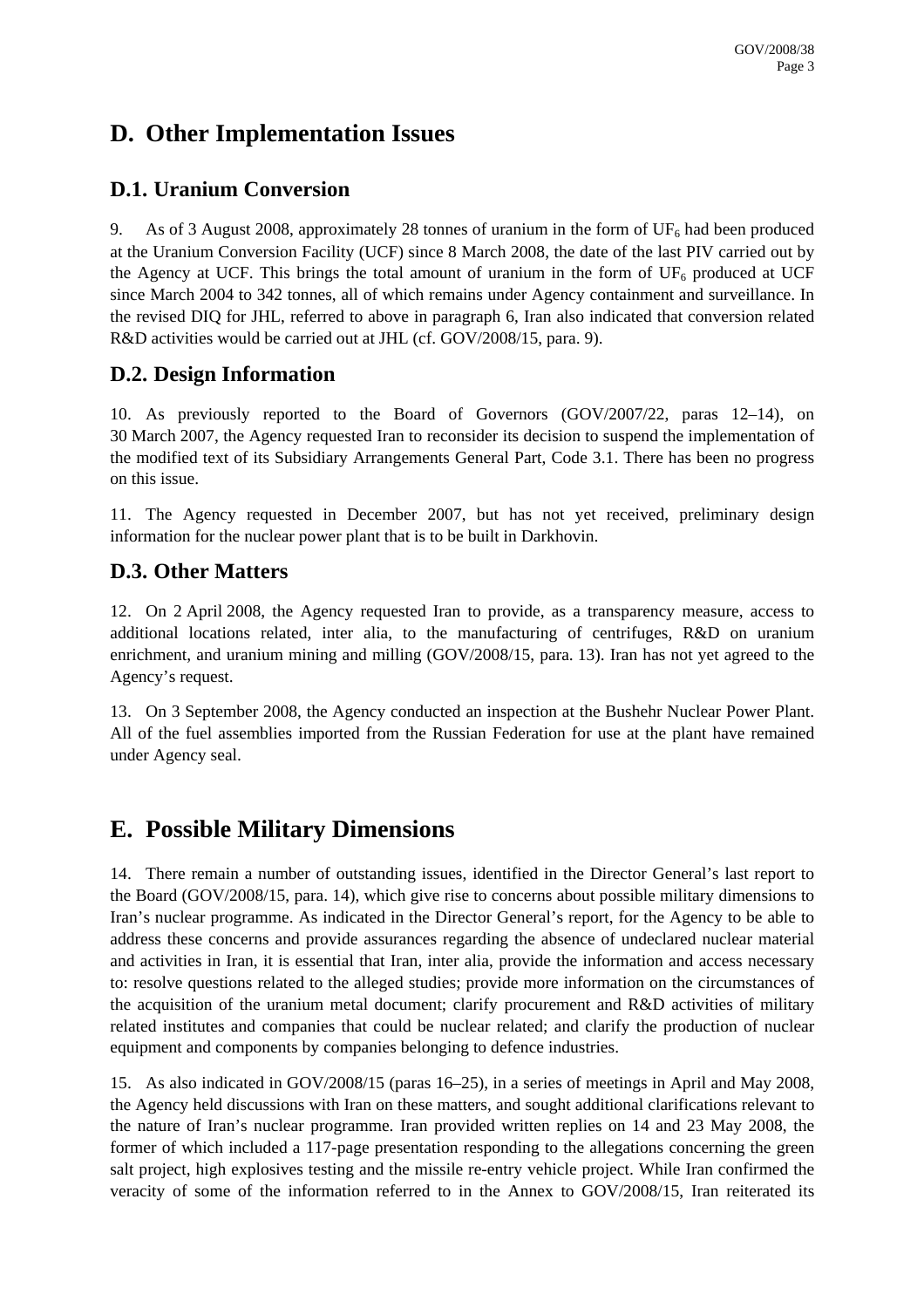assertion that the allegations were based on "forged" documents and "fabricated" data, focusing on deficiencies in form and format, and reiterated that, although it had been shown electronic versions of the documentation, Iran had not received copies of the documentation to enable it to prove that they were forged and fabricated. Iran also expressed concern that the resolution of some of these issues would require Agency access to sensitive information related to its conventional military and missile related activities.4

16. After further assessment of Iran's responses, the Agency, in a series of meetings held in Tehran on 7–8 and 18–20 August 2008, highlighted areas where additional information was necessary. While expressing regret that the Agency was not in a position to provide Iran with copies of the documentation concerning the alleged studies, the Agency emphasized that the documentation was sufficiently comprehensive and detailed<sup>5</sup> that it needed to be taken seriously, particularly in light of the fact that, as acknowledged by Iran, some of the information contained in it was factually accurate. The Agency also recalled the earlier discussions with Iran, as a result of which the Agency had concluded that Iran might have additional information, in particular on high explosives testing and missile related activities, which could shed more light on the nature of the alleged studies. The Agency encouraged Iran, as a matter of transparency, to address the substance of the allegations with a view to dispelling the doubts which naturally arise, in light of all of the outstanding issues, about the exclusively peaceful nature of Iran's nuclear programme. The Agency also expressed its willingness to discuss modalities that could enable Iran to demonstrate credibly that the activities referred to in the documentation are not nuclear related, as Iran asserts, while protecting sensitive information related to its conventional military activities.

17. To that end, over the course of the meetings, the Agency made a number of concrete proposals for addressing the alleged studies. The following are examples of those proposals.

- (a) In connection with the alleged studies in general, the Agency requested that Iran identify and clarify those elements of the documentation which it considered to be factually correct, and to specify those aspects considered by Iran to have been fabricated.
- (b) In connection with the alleged green salt project, the Agency requested access to the originals of the letters and contracts involving Kimia Maadan, which Iran has acknowledged exist, and copies of some of which Iran has provided to the Agency, with a view to resolving some inconsistencies identified by the Agency in the supporting document provided by Iran. The Agency has also requested access to individuals named in the documentation.
- (c) In connection with the alleged studies in high explosives testing, the Agency has asked Iran to provide additional information and documentation, and access to individuals, in support of its statements about the civil and conventional military applications of its work in the area of EBW detonators (GOV/2008/15, para. 20).
- (d) With reference to the document describing experimentation in connection with symmetrical initiation of a hemispherical high explosive charge suitable for an implosion type nuclear device, Iran has stated that there have been no such activities in Iran. Since the Director General's previous report, the Agency has obtained information indicating that the experimentation described in this document may have involved the assistance of foreign

<sup>&</sup>lt;sup>4</sup> Iran reiterated these concerns in a letter to the Director General dated 5 September 2008.

 $<sup>5</sup>$  As indicated in the Director General's report (GOV/2008/15, para. 16), the documentation presented to Iran appears to have</sup> been derived from multiple sources over different periods of time, is detailed in content and appears to be generally consistent.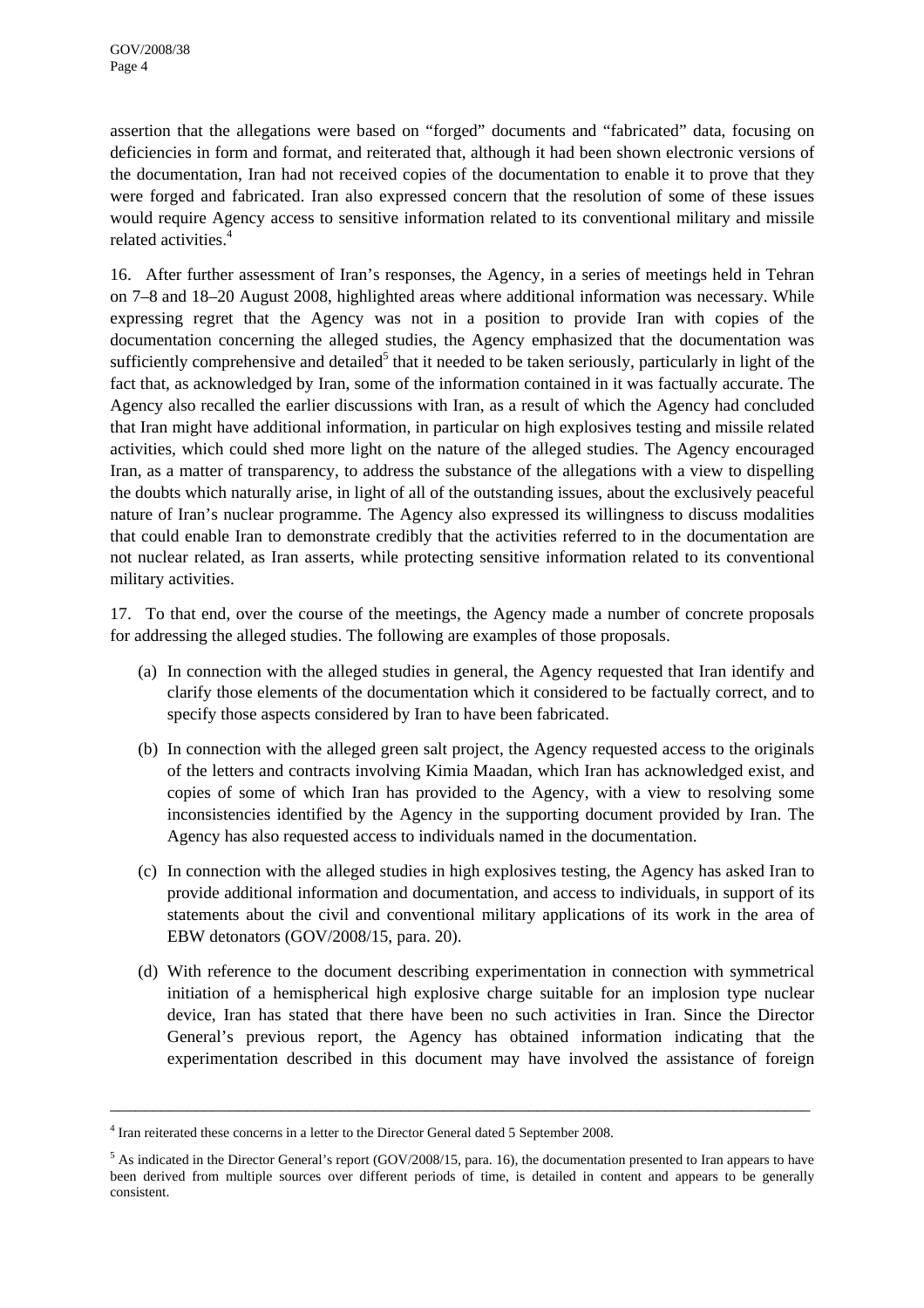expertise. Iran has been informed of the details of this information and has been asked to clarify this matter.

(e) Some important parameters reflected in the documentation relating to the re-design of the payload chamber for the Shahab-3 missile re-entry vehicle are the same as those reflected in the documentation referred to in paragraphs (c) and (d) above (e.g. dimensions). The Agency proposed discussions with Iranian experts on the contents of the engineering reports examining in detail modelling studies related to the effects of various physical parameters on the re-entry body from time of launch of the missile to payload detonation. The discussions would be aimed at ascertaining whether these studies were associated with nuclear related activities or, as Iran has asserted, related only to conventional military activities. In addition, the Agency requested access to three civilian workshops identified in the documentation.

18. The Agency believes that Iran could, as a matter of transparency, assist the Agency in its assessment of the alleged studies by providing it with access to documents, information and personnel to demonstrate, as Iran asserts, that these activities were not nuclear related. Unfortunately, Iran has not yet provided the requested information, or access to the requested documentation, locations or individuals.

19. As indicated in the Director General's report to the Board in February 2008 (GOV/2008/4, para. 19), Iran has said that it is unable to provide any additional clarification of the circumstances related to the acquisition of the uranium metal document, reiterating that the document in question had been received along with the P-1 documentation, and that it had not been requested by Iran.

20. The Agency is still awaiting responses to a number of procurement related questions which may shed light, inter alia, on the role of the military related entities and their staff in the procurement of items for Iran's nuclear programme and related technical activities in support of that programme. With regard to the production of nuclear related components by companies related to defence industries, Iran's response of 23 May 2008 did not provide any new information. Iran has thus far declined to address these issues as, in its opinion, such issues should be addressed as a routine safeguards matter, and only after the issue of the alleged studies has been resolved.

21. As indicated in the Director General's previous report, the Agency currently has no information — apart from the uranium metal document — on the actual design or manufacture by Iran of nuclear material components of a nuclear weapon or of certain other key components, such as initiators, or on related nuclear physics studies (GOV/2008/15, para. 24). Nor has the Agency detected the actual use of nuclear material in connection with the alleged studies. However, unless Iran undertakes as a measure of transparency, in accordance with its obligations under Security Council resolution 1803 (2008)<sup>6</sup> and other related resolutions, to resolve substantively the outstanding issues, the Agency will not be in a position to progress in its verification of the absence of undeclared nuclear material and activities in Iran. Only through the expeditious resolution of these outstanding issues can doubts arising therefrom about the exclusively peaceful nature of Iran's nuclear programme be dispelled, particularly in light of the many years of clandestine nuclear activities by Iran.

<sup>6</sup> Acting under Chapter VII of the United Nations Charter, the Security Council, in resolution 1803 (2008), inter alia, reaffirmed Iran's obligation to, "without further delay, take the steps required by the Board of Governors in its resolution GOV/2006/14, which are essential to build confidence in the exclusively peaceful purpose of its nuclear programme and to resolve outstanding questions". As indicated in the Board's resolution, these steps include transparency measures, as requested by the Director General, which extend beyond the formal requirements of Iran's Safeguards Agreement and Additional Protocol.